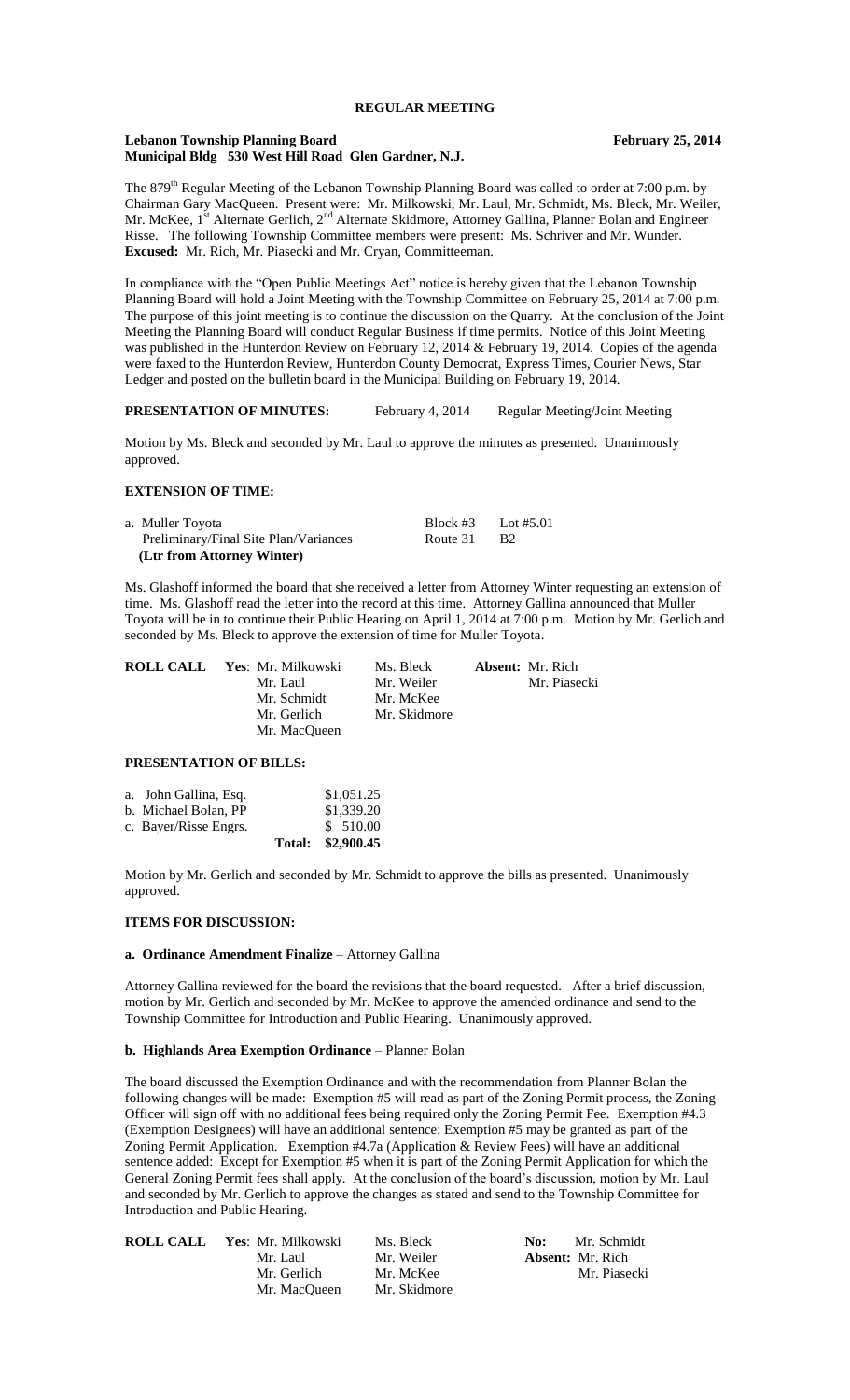# **c. Letter from State of New Jersey (SADC) – Engineer Risse**

Ms. Glashoff informed the board that after the last Township Committee Meeting, Mr. Milkowski brought in to her the letter from the State SADC and said that the Township Committee passed this on to the Planning Board for their input. Engineer Risse reviewed for the board the information regarding Farm Preservation for Block #18 Lot #28. There was a question regarding a ROW. Engineer Risse said that Ms. Glashoff sent him a copy of the approved subdivision plan for Lots 328.01/28.02 & 28.03 which show a ROW. Unfortunately, there is no subdivision plan for Lot #28 when a subdivision was done back in 1974 to create Lot #28.01. Engineer Risse informed the board he will contact the Tax Assessor tomorrow to see what is in the deed for Lot #28. Engineer Risse said if there is no ROW for Lot #28 does the Township want to purchase a ROW in the event one doesn't exist. Chairman MacQueen asked who was looking to purchase this property and can you still subdivide it. Engineer Risse said the State Agricultural Development Committee is looking to purchase the 66.9 acres with a 2.5 acre exception area. Engineer Risse stated that he spoke to the Road Supervisor and was informed that there were no plans for widening Cokesbury Road. At the conclusion of the board's discussion, motion by Mr. Gerlich and seconded by Ms. Bleck to have Engineer Risse check with the Tax Assessor on Lot #28 to see if a 25' ROW was created, if not a ROW should be reserved to be consist with the other subdivision of the property. Once Engineer Risse reviews the deed, then a recommendation to the Township Committee on whether an additional ROW is needed. Unanimously approved.

#### **d. Quarry**

At this time, Mr. Milkowski excused himself from the discussion on the Quarry due to a conflict of interest.

Chairman MacQueen noted that the board had discussed this issue on the Quarry back on February  $4<sup>th</sup>$  and decided to continue the discussion tonight. Members from Glen Gardner Boro Council, residents of Glen Gardner along with Michael Guida from US Concrete-Eastern Division were also present this evening. Chairman MacQueen asked Planner Bolan for his input. Planner Bolan asked if the only question is, do we send a letter endorsing the land swap. Planner Bolan said from a municipal perspective that the expansion is advantageous, just from Lebanon Township's perspective because we have no other mechanism at this point that you can require reclamation on that property. This would be the opportunity with the expansion to accomplish a reclamation on the expanded 30 acres and the existing 35 acres of land in the Township. In reviewing our open space inventory, this 30 acres would be a minor amount of land that we would lose. This would still be surrounded by open space. Planner Bolan noted this would not be an impact to our open space inventory. We have no idea what will happen at the end of the reclamation period. Planner Bolan said at the end of the reclamation, there will be very steep slopes which will be around 40% and it could be passive recreation. Planner Bolan said because where it is situated in the Township, the real impact is with the Boro of Glen Gardner. They get the traffic, dust, the noise from the blasting. From Lebanon Township perspective it is an isolated parcel. Mr. Schmidt asked if anyone from the Planning Board has been up to the site. No one has been to the site.

Chairman MacQueen asked Engineer Risse for his input. Engineer Risse started by saying that he agreed with Planner Bolan comments. Since this is almost fully mined out there is not much room for doing a reclamation. Engineer Risse agreed that the impacts of this are with Glen Gardner. Engineer Risse said it would be nice if it could be reclaimed in a way to be useable and not just a big hole in ground.

Chairman MacQueen opened the meeting to the public and noted that this is just for discussion. Glen Gardner Mayor Stan Kovach asked to address the board. Mayor Kovach noted that Mr. Guida had been here to the Planning Board and had given his presentation to the board and then wanted to be on their agenda last week and wasn't but shown up and gave overview during comment period of what he had presented to this board. Mayor Kovach said this is ill advised because of the problems it is going to cause not only to the watershed area but they are in a deficit area. Mayor Kovach stated they have two wells that are close to the quarry and the other is radon gas and they don't know what will happen with the radon gas. Mayor Kovach said it is not advantageous to either municipality for the expansion. US Concrete will have to go before the NJ Land Trust in order to acquire this property. They tried last year and it fell through. Mayor Kovach said this will have a big impact on the Boro. The Boro is the only access in and out for the quarry. Mayor Kovach said with all the blasting the ground shifts quite a bit. Mayor Kovach said he has had to replace well casings because of all this. Mayor Kovach informed the board that 5 Councilman are against the expansion, 1 has questions and 2 are for it. The impact to Lebanon Township is minimal compared to the Boro. Mayor Kovach said the majority is against this and doesn't want this to go through. Mayor Kovach noted that over the years there has been a big turnover with ownership and no one has ever presented them with a plan once they are done mining. Chairman MacQueen asked if they walked away now, what would Glen Gardner do. Mayor Kovach said it would be just an empty piece of property that the State Police would have to patrol. Mr. Schmidt said that Lebanon Township would also be partly responsible for it. Mayor Kovach said when Hagadorn was operating, their police patrolled the area including the Boro, but now that Hagadorn is gone their hasn't been any patrolling and if the Boro needs Police they have to call the State Police. At this point, Steve Yaros, Water Commission came up and joined Mayor Kovach at the microphone. Councilman Yaros thought it was interesting that US Concrete now wants a reclamation project when it is to their advantage to continue their business for another 35 years. They never came to anyone before this.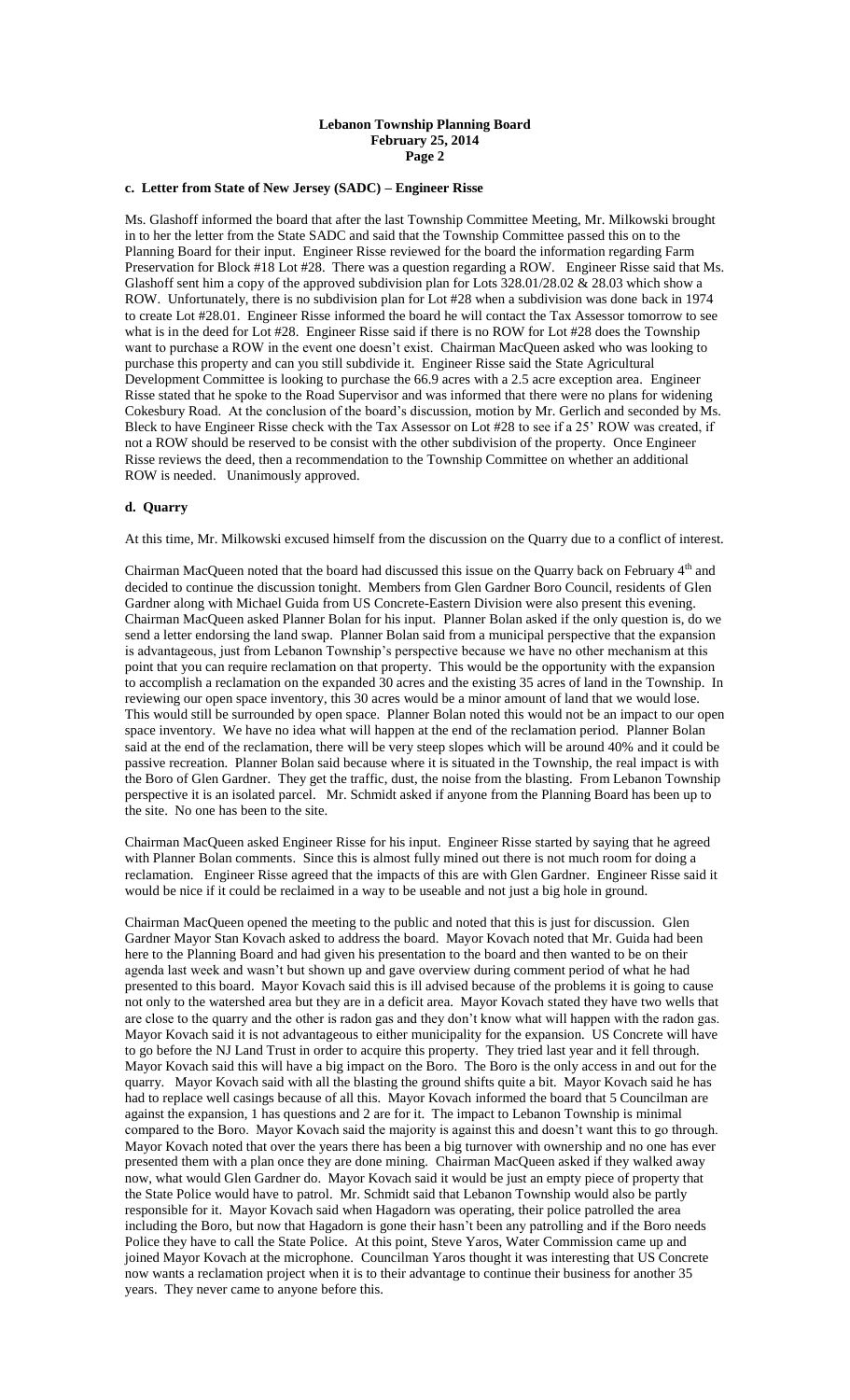Chairman MacQueen asked Mr. Guida how long has the quarry be operating. Mr. Guida said since 1967. But there was some mining going on before that. Chairman MacQueen asked how long US Concrete has been operating at this site. Mr. Guida said prior to US Concrete, Pinnacle Corp. had the quarry and Ed Herbert had started a process but not with either municipality, they went directly to the State and the property in question fell into the hands of the N.J. Land Trust. Pinnacle tried to work something out with the N.J. Land Trust which was in 2002-2003. Mr. Guida said when Mr. Herbert died it was all dropped and not followed up. Mr. Guida said US Concrete took over the quarry they approached the Land Trust but at that time they were not interested in a land deal. Councilman Yaros said they haven't seen the presentation yet but is scheduled for March 4<sup>th</sup>. Councilman Yaros asked what the Planning Board believed that the land could be used for once the quarry was gone. Mr. Schmidt said our Planner had addressed that since it was a concern. Mr. Laul said since the property has been tampered with it is unlikely that the Land Trust would take back the property. The question is who would get stuck with that property. Mr. Laul said he had a question for Engineer Risse during the presentation, Mr. Guida had stated if they could not get the reclamation, they would have to go 50' deeper, but if they got the reclamation then they wouldn't have to go deeper. Mr. Laul said if they went 50' deeper, it would affect the water in the Boro. Mr. Yaros said once a reclamation is done, who from Lebanon Township will see it. You can only see it from Route 31. Also how much better will it be and what will the use be. Mr. Yaros said 35 more tax years of the quarry might be good for Lebanon Township, but not for Glen Gardner. But Lebanon Township doesn't deal with the dust, and traffic with the trucks everyday 6 days per week. Mr. Laul said this was why the board wanted to meet and discuss this with the Boro because they are the ones who deal with all the dust, traffic and water issues.

The next person to speak was President Council Jack O'Brien. Councilman O'Brien said he wants a reclamation, but does not want to take any quick action, need to know the negative impact will be if any. They were told 2 years ago by the Raritan Valley Watershed Association that if the blasting went below their water table that it would drain their wells. Unless they have some studies and assurances they are not just going to write a letter supporting this. Councilman O'Brien said they won't be taking a vote until after they see the presentation next Tuesday evening. They will be inviting all the residents that will be affected by this. They are very concerned about the blasting impact and the water quality, also the liability on their water system. Back in 1967 when the quarry started, they didn't have the development that they have now. In 1967 they had around 600 residents, they now have over 2000 residents and this is their concern. Councilman O'Brien reiterated they would like to see a reclamation but not looking to take any quick action. Councilman O'Brien said they have to do what is best for the residents of Glen Gardner.

Chairman MacQueen asked him if the quarry was there when he moved in to the Boro. Councilman O'Brien said yes. Councilman O'Brien said for awhile it wasn't as active as it is now and back then no one really talked about it like they do now. It is in full operation now. He informed Chairman MacQueen he has been on the council for 30 years, but it has only been in the last 4-5 years that he has heard so many complaints about the quarry. Mr. Schmidt asked what developments were near the quarry. Councilman O'Brien said none, but those in the Grandview Estates still feel the blasting and he gets phone calls. There are many older homes near/by the quarry that feel the impact of the blasting. Chairman MacQueen asked Councilman O'Brien for his overall opinion. Councilman O'Brien said he doesn't want to see another 30 years of impact on the Boro and giving them another 30 years won't solve the problems. If they go deeper, it will affect the water supply, and then we would have to go to court. Chairman MacQueen asked wouldn't it be better to have another 30 years. Chairman MacQueen said he was only asking the question and wasn't taking sides. Councilman O'Brien said we are only trying to be good neighbors, they are impacting us, but they are not impacting you. If the quarry were to impact their water supply then they are going to have a big problem.

Councilman Michael Gronau asked to address the board. Councilman Gronau said he was for the expansion because with only 8 years left, the quarry will have to go 50' deeper. At this point we don't know what the impact will be. Councilman Groneau said that he was given a tour of the quarry by Mr. Guida. We need to look at the facts and to look at the impact of the aquifer before moving any further. At the end of the 8 years, there will be a big hole and a liability for both municipalities. Councilman Gronau said if they get the 30 acres, then we have something to negotiate. Councilman Gronau said that blasting moves earth but the earth is always moving. The Railroad had purchase the property back in 1920. Everyone that purchased a house knew the quarry was there. Councilman Gronau said the reason he is for this, is so we have a negotiating tool. Chairman MacQueen said in speaking for himself, Planning Board's don't seem to be planning for the future anymore. Chairman MacQueen said in the future, won't it be nice that in 40-50 years, people said what a great job the board did with the quarry property. It's not going to be prefect but it is a quarry. Chairman MacQueen asked if the board had any questions. Mr. Schmidt asked Mr. Guida how often on an average does the quarry blast. Mr. Guida said he didn't think it was more than 5 times a month. Last year it was only about 3 times per month out of the 6 years they have been there. Mr. Guida said the blasting is March through December. Then don't blast in January and February. Mr. Guida said that Glen Gardner's perspective is much different then Lebanon Township. Mr. Guida said they will be replacing some of the equipment and getting more modern equipment. They understand the dust issue. At this time, Mr. Guida gave a brief presentation on the plans and what they will be showing the Boro in their Power Point Presentation. Mr. Guida said he plans on having other people there for the presentation and he understands the concerns of the Boro which are different from Lebanon Township.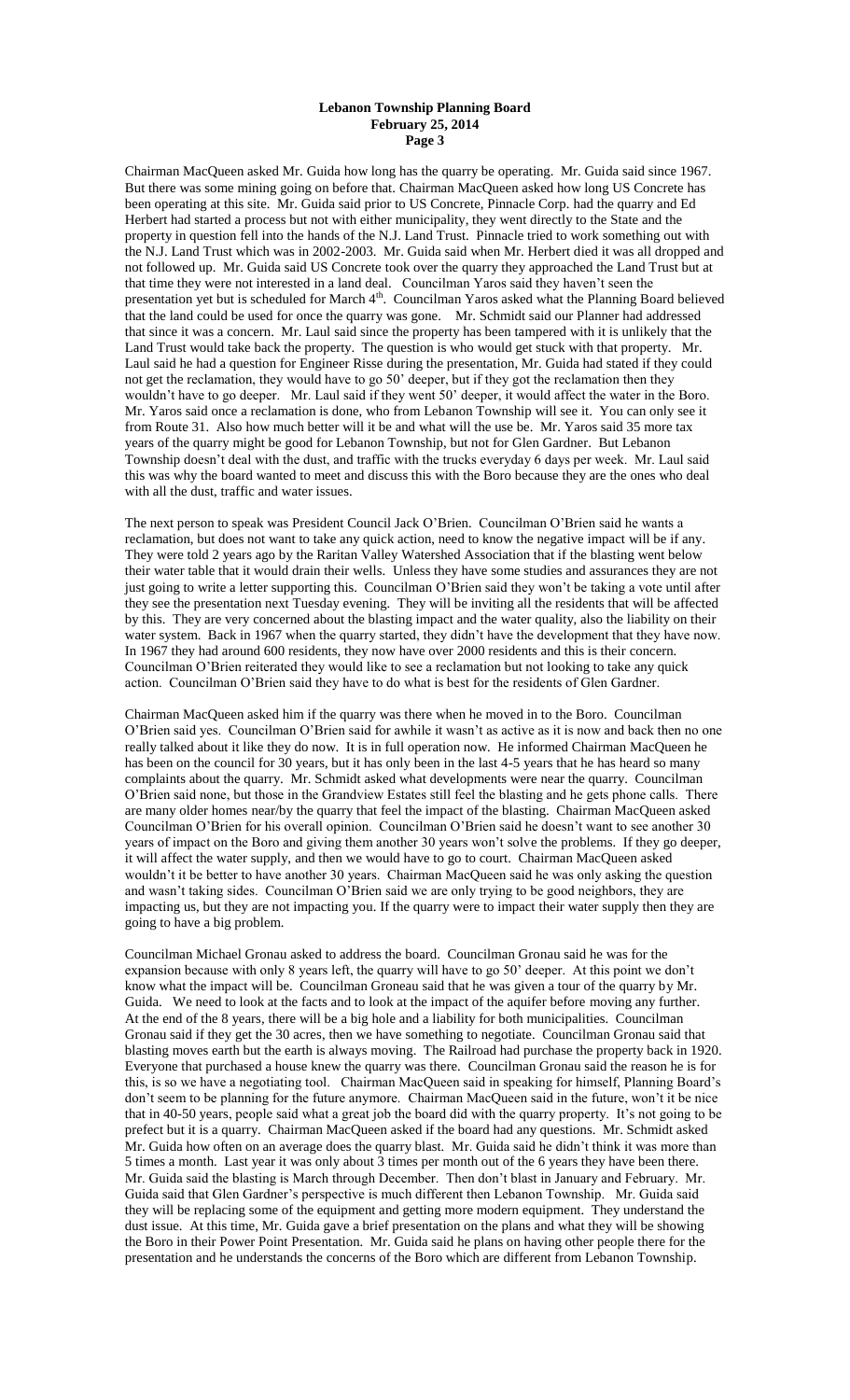Mr. Schmidt asked about the dust issue and is there more modern equipment regarding dust. Mr. Guida said the system they installed in 2008 didn't do the job as adequately as they wanted but the new system which will be on line April 1<sup>st</sup> with be a big improvement regarding dust. Ms. Bleck asked if you are in the reclamation process and your business goes under and someone else buys, do they have to uphold the reclamation program that is going on or does it get dropped? Planner Bolan said it runs with the property. Ms. Bleck said her other concern is the water issue. Would you company drill new wells if something were to happen. Mr. Guida said in Pennsylvania it is in the mining laws that if a well(s) become dried up because of the quarry they will re-drill the well or drill a new well deeper. Mr. Guida said in discussing the re-writing of the Glen Gardner ordinance, the quarry won't object to them putting that in the ordinance regarding re-drilling or drilling a new well. Mr. Guida said regarding water, the actual static level of the water, they have a monitoring well on site and they have to take readings and send it to NJDEP to see if it is rising or lowering. That well has stayed between 70-72 feet down to the top of the water since they have installed it.

Ms. Bleck said from the minutes, if no action is taken, asked Mr. Guida that he made the comment about if pumping is stop from one pond to the other what happens with the water, does it just fill up in the quarry. Mr. Guida said if they don't have to work at the lower levels then what would they do is test regarding going down the additional 50' to see with the springs that are in the banks that are above Main St. and Spruce Run. Mr. Guida stated, there was discussion on what would happen if the water level rises. They would have to be concern if the water rose, with an artesian level regarding someone well down on Main Street. It has never been allowed to have a high level of water in the quarry.

Ms. Bleck said also in the minutes it refers to if no action is taken, there was talk about the loss of habitats, control of invasive species, but you also said the pumping would be stopped. Does that mean from one pond to the other? Ms. Bleck said if the pumping is stopped does the water just fill. Mr. Guida said during Hurricane Irene they took on about 16' of water and they could not remove it fast enough. Mr. Guida said if they stopped right now, the water would rise to a certain level then drain out. They have a pipe and it would discharge and free flow into the Spruce Run. With no more questions from Mr. Guida, Chairman MacQueen asked if anyone else from Glen Gardner wanted to speak. Mr. Joe Tapp, Boro Planning Board Member asked to address the board. Mr. Tapp referred to the discussion at the last meeting; Mr. Guida said the slope was 2.5 to 1. Mr. Guida said this is on the back wall. Mr. Tapp asked if that was 40 degrees. Planner Bolan said no, it is 40%. Mr. Guida explained to Mr. Tapp the comment from the last meeting. Mr. Tapp informed the board he has been doing some research and was looking at Pennsylvania Law on quarries in order to gather information. Mr. Tapp said that the biggest concern they have is for pit mines and strip mines, referring to the back walls and how steep they are and making sure they are okay. Mr. Tapp said that every mine in Pennsylvania has to carry a bond and it can't be taken away. Mr. Tapp stated said that would answer a lot of the questions both municipalities have regarding reclamation. Mr. Tapp said he doesn't see our state doing anything and that he see this mine going away in 9 years and to protect both municipalities we need to have a bond in place. Mr. Tapp said in checking into bonding companies that will work with you to make sure you have the proper bonding in place and said it is very important to have a bond. At this point, Mr. Tapp thanked the board for their time.

Chairman MacQueen asked, do you bond now or let them reclaim it first. Mr. Tapp said bond now. Mr. Schmidt said the only leverage we have is to let them expand then we can get them to bond. Mr. Guida said they have a new CEO, Bill Sandbrook since August 2011who is very safety minded and very concerned with the environment. US Concrete is the only largest ready mix company in this Country. Mr. Tapp said his concern is for the Boro and it's residents. Chairman MacQueen asked Mr. Guida to send Ms. Glashoff the link to the Pennsylvania Law on Quarries. Mr. Laul said we should wait until Glen Gardner as seen the Power Point Presentation before we make a decision. The board discussed this issue at length and decided to wait to see what happens at the Glen Gardner Meeting. Mr. Gerlich said the two municipalities need to work together on this and come up with something that will work for both and we need to keep an open mind.

Chairman MacQueen announced that the board will take a recess at this time 8:30 p.m. When the board reconvened at 8:40 p.m. the board continued with the Items for Discussion. Mr. Milkowski returned to the board.

## **d. Highlands Land Use Ordinance** – Planner Bolan

Planner Bolan said this is the end of 2 years worth of work. We started reviewing this in the Winter and Spring of 2012. We sent a comment letter to the Highlands in the Summer of 2012. Then the Highlands Council decided to revised this whole model ordinance and came back to us last year. The comments we sent in May of 2012 which led them to revise the ordinance in the Summer of 2012. Planner Bolan said at this point there isn't a lot to say. Planner Bolan said it is largely enact-able. It we don't do this, we will lose control over any applications. Planner Bolan said if we had just adopted the checklist ordinance, we would not see Muller Toyota until after the Highlands had reviewed and approved it. We need to do it in order to adopt the Exemption Ordinance. Planner Bolan said he has already sent the Ordinance to the Highlands Council for approval, but hasn't heard anything back yet. Planner Bolan said if there are any policy issues, he will bring them back to the Planning Board. Regarding Exemption Ordinance, this will also deal with Subdivisions and Site Plans, they will fall under Exemptions 2 & 4.